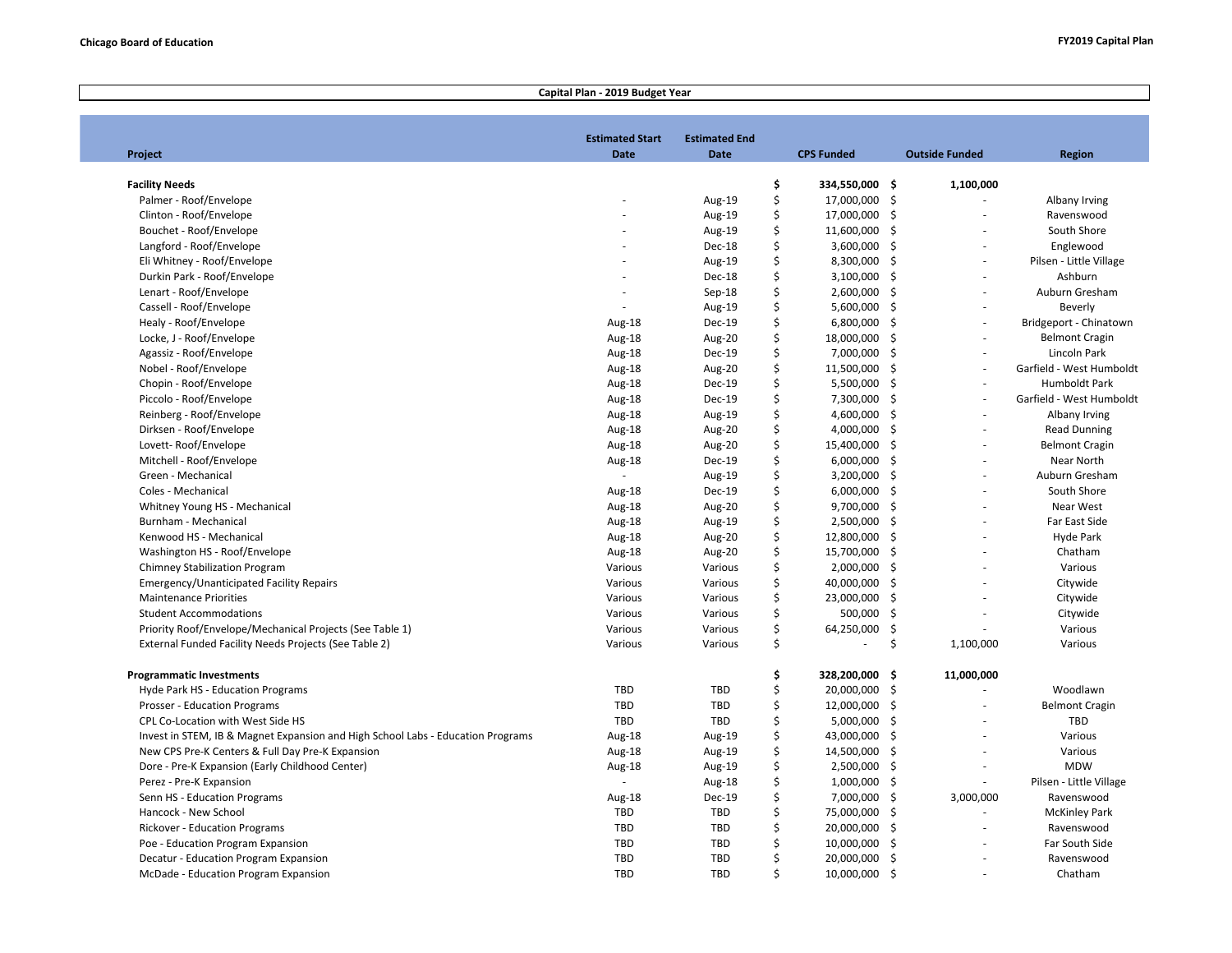Г

## **Capital Plan - 2019 Budget Year**

|                                                                | <b>Estimated Start</b> | <b>Estimated End</b> |          |                   |                       |                          |
|----------------------------------------------------------------|------------------------|----------------------|----------|-------------------|-----------------------|--------------------------|
| Project                                                        | <b>Date</b>            | <b>Date</b>          |          | <b>CPS Funded</b> | <b>Outside Funded</b> | <b>Region</b>            |
| McCutcheon - Education Program Expansion                       | TBD                    | <b>TBD</b>           | \$       | 10,000,000 \$     |                       | Ravenswood               |
| Phillips HS - Athletic Amenities                               | <b>TBD</b>             | <b>TBD</b>           | \$       | 8,200,000 \$      | 5,000,000             | <b>Bronzeville</b>       |
| New Near West HS - New School                                  | <b>TBD</b>             | <b>TBD</b>           | \$       | 70,000,000 \$     |                       | TBD                      |
| External Funded Programmatic Investment Projects (See Table 3) | Various                | Various              | \$       | ÷,                | \$<br>3,000,000       | Various                  |
| <b>Overcrowding Relief</b>                                     |                        |                      | \$       | 138,000,000       | \$                    |                          |
| Dirksen - Annex                                                | TBD                    | TBD                  | \$       | 30,000,000        | -\$<br>ä,             | <b>Read Dunning</b>      |
| Palmer ES - Annex                                              | TBD                    | <b>TBD</b>           | \$       | 20,000,000        | -\$                   | Albany Irving            |
| Waters - Annex                                                 | TBD                    | <b>TBD</b>           | \$       | 24,000,000        | -\$<br>÷,             | Ravenswood               |
| Rogers - Annex                                                 | TBD                    | <b>TBD</b>           | \$       | 20,000,000        | \$<br>÷               | Austin                   |
| Belmont Cragin Neighborhood School                             | TBD                    | <b>TBD</b>           | \$       | 44,000,000 \$     | ä,                    | <b>Belmont Cragin</b>    |
|                                                                |                        |                      |          |                   |                       |                          |
| IT, Security, and Building System Investments                  |                        |                      | \$<br>\$ | 81,000,000 \$     | 7,000,000             |                          |
| School Data Network and Wireless Upgrades                      | Jul-18                 | Jun-19               |          | 11,570,000        | \$<br>7,000,000       | Various                  |
| IT Infrastructure Upgrades and Enhancements                    | Jul-18                 | Jun-19               | \$       | 3,540,000         | -\$<br>ä,             | Citywide                 |
| <b>Student Information Systems Implementation</b>              | Jul-18                 | Jun-19               | \$       | 2,790,000         | -\$<br>ä,             | Citywide                 |
| New Content Management System for CPS.EDU / Go CPS             | Jul-18                 | Jun-19               | \$       | 650,000           | Ŝ.                    | Citywide                 |
| Finance, HR, and Payroll Systems Optimization                  | Jul-18                 | Jun-19               | \$       | 1,450,000         | \$                    | Citywide                 |
| <b>Critical School Security Equipment</b>                      | Jul-18                 | Jun-19               | \$       | 4,000,000         | Ŝ.                    | Various                  |
| Fire Alarm Replacement Program                                 | TBD                    | Aug-19               | \$       | 3,000,000         | Ŝ.                    | Various                  |
| Critical Temperature Controls Replacement Program              | TBD                    | Aug-19               | \$       | 2,000,000         | \$                    | Various                  |
| Air Conditioning Replacement Program                           | TBD                    | Aug-19               | \$       | 2,000,000         | -\$                   | Various                  |
| Modern Computing Resources for All Students                    | Jul-18                 | Jun-19               | \$       | 50,000,000 \$     |                       | Various                  |
| <b>Site Improvements</b>                                       |                        |                      | \$       | 16,000,000 \$     | 29,700,000            |                          |
| Lane Tech HS - Turf Field                                      | Jul-18                 | Sep-18               | \$       | 950,000           | \$                    | Logan                    |
| Blaine - Turf Field                                            | <b>Jul-18</b>          | Oct-18               | \$       | 200,000           | -\$<br>150,000        | Lincoln Park             |
| Peirce - Turf Field                                            | Jul-18                 | <b>Nov-18</b>        | \$       | 450,000           | -\$<br>$\mathbf{r}$   | Ravenswood               |
| Taft HS - Turf Field                                           | Jul-18                 | <b>Nov-18</b>        | \$       | 3,500,000         | -\$<br>÷,             | Sauganash                |
| Ashe - Space To Grow                                           | TBD                    | <b>TBD</b>           | \$       | 550,000           | \$<br>1,000,000       | Chatham                  |
| Farnsworth - Space To Grow                                     | $\sim$                 | <b>TBD</b>           | \$       | 550,000           | -\$<br>1,000,000      | Sauganash                |
| Nash - Space to Grow                                           | TBD                    | <b>TBD</b>           | \$       | 550,000           | $\zeta$<br>1,000,000  | Austin                   |
| Ninos Heroes - Space To Grow                                   | TBD                    | <b>TBD</b>           | \$       | 550,000           | -\$<br>1,000,000      | South Shore              |
| Webster - Space to Grow                                        | TBD                    | <b>TBD</b>           | \$       | 550,000           | \$<br>1,000,000       | Garfield - West Humboldt |
| O'Toole - Playlot                                              | Jul-18                 | Sep-18               | \$       | 350,000           | -\$<br>÷,             | Englewood                |
| Gary - Playlot                                                 | Jul-18                 | Sep-18               | \$       | 425,000           | -\$<br>$\sim$         | Pilsen - Little Village  |
| Armour - Playlot                                               | $Jul-18$               | Sep-18               | \$       | 425,000           | Ŝ.                    | Bridgeport - Chinatown   |
| Chopin - Playlot                                               | Jul-18                 | Sep-18               | \$       | 400,000           | \$                    | Humboldt Park            |
| Bateman - Turf Field                                           | <b>Jul-18</b>          | Oct-18               | \$       | 300,000 \$        |                       | Albany Irving            |
| Armstrong G - Turf Field                                       | $Jul-18$               | $Oct-18$             | \$       | 500,000           | Ŝ.<br>÷,              | Ravenswood               |
| Reinberg - Playlot                                             | Jul-18                 | Sep-18               | \$       | 375,000           | -\$                   | Albany Irving            |
| Schubert - Playlot                                             | $Jul-18$               | Sep-18               | \$       | 500,000           | Ŝ.                    | <b>Belmont Cragin</b>    |
| Von Linne - Playlot                                            | Jul-18                 | Sep-18               | \$       | 400,000 \$        |                       | Logan                    |
| Mitchell - Playlot                                             | <b>TBD</b>             | Aug-19               | \$       | 350,000           | -\$                   | Near North               |
| Bright ES - Playlot                                            | TBD                    | Aug-19               | \$       | 400,000           | - Ś                   | Far East Side            |
| Steinmetz - Modular Demolition                                 | TBD                    | <b>TBD</b>           | \$       | 1,000,000         | -\$<br>ä,             | <b>Belmont Cragin</b>    |
| Playlot/Turf Field                                             | Various                | Various              | Ś.       | 2,725,000 \$      |                       | Various                  |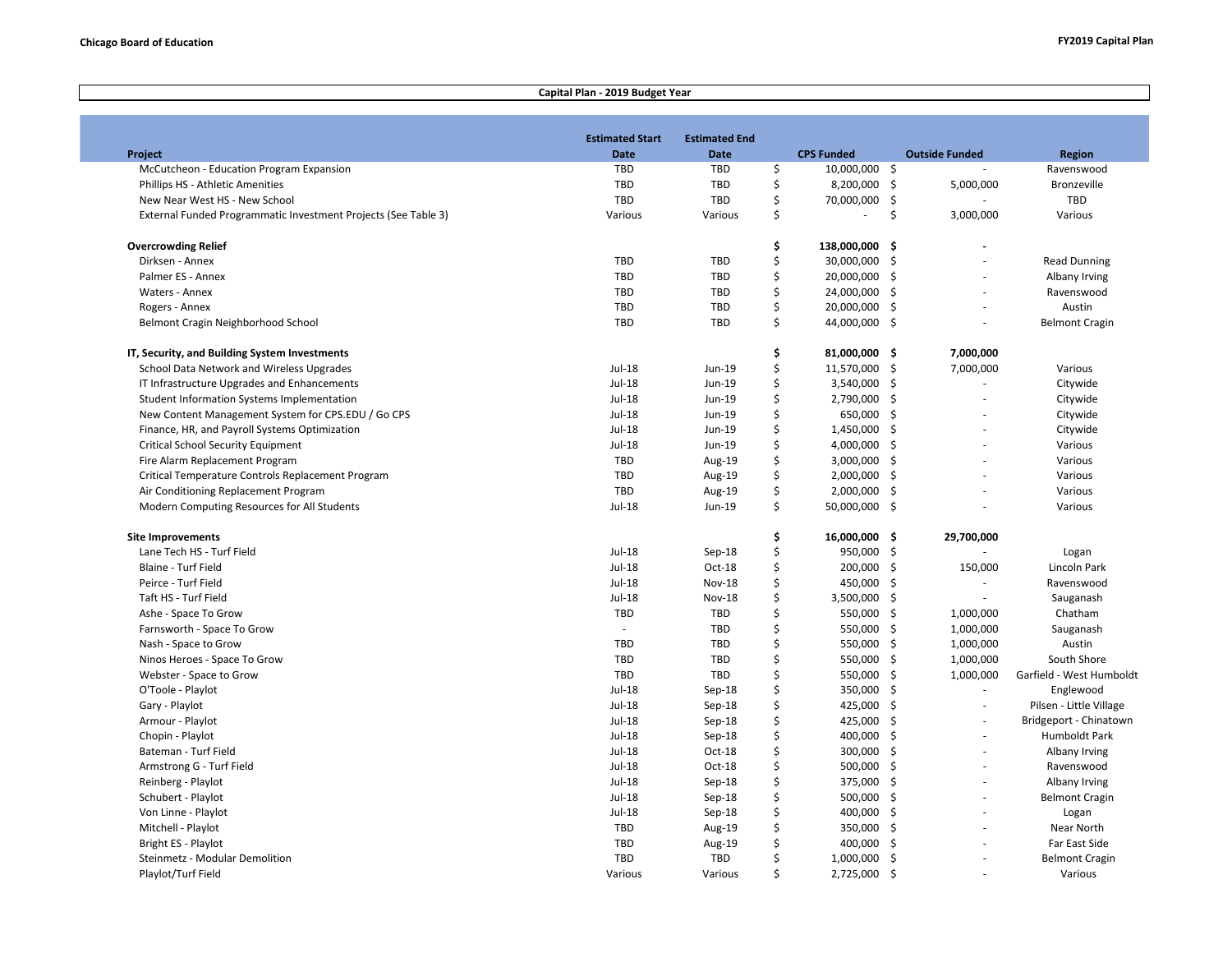## **Capital Plan - 2019 Budget Year**

|                                                    | <b>Estimated Start</b> | <b>Estimated End</b> |    |                   |                          |               |
|----------------------------------------------------|------------------------|----------------------|----|-------------------|--------------------------|---------------|
| Project                                            | Date                   | <b>Date</b>          |    | <b>CPS Funded</b> | <b>Outside Funded</b>    | <b>Region</b> |
| Externally Funded Site Improvements (see Table 4)  | Various                | Various              | \$ | $\sim$            | 24,550,000<br>Ŝ          | Various       |
| <b>Capital Project Support Services</b>            |                        |                      | \$ | 25,250,000 \$     | $\blacksquare$           |               |
| Program Management and Capital Systems Support     | Jul-18                 | Jun-18               |    | 12,000,000 \$     | $\overline{\phantom{a}}$ | Citywide      |
| Design Fees and Assessments                        | $Jul-18$               | $Jun-18$             | Ś  | 10,000,000 \$     | ٠                        | Citywide      |
| Cost Estimator                                     | Jul-18                 | $Jun-18$             | Ś  | 750,000 \$        | ٠                        | Citywide      |
| <b>CPS Personnel</b>                               | Jul-18                 | Jun-18               | \$ | $1,500,000$ \$    | $\blacksquare$           | Citywide      |
| Legal Fees                                         | Jul-18                 | Jun-18               | \$ | 800,000 \$        | $\blacksquare$           | Citywide      |
| Environmental Investigation for Potential Property | Jul-18                 | Jun-18               | \$ | 200,000 \$        | ٠                        | Citywide      |
| <b>Potential Land Acquisitions</b>                 | <b>TBD</b>             | TBD                  | \$ | 16,000,000 \$     | ٠                        | Various       |
| <b>Potential Outside Funded Projects</b>           |                        |                      | \$ | $\blacksquare$    | 1,200,000<br>s           |               |
| Potential Outside Funded Projects                  | TBD                    | TBD                  | Ś  | $\sim$            | 1,200,000                | Various       |
| <b>FY2019 Project Totals</b>                       |                        |                      | \$ | 939,000,000 \$    | 50,000,000               |               |
| Total FY2019 Capital Plan                          |                        |                      |    |                   | 989,000,000              |               |